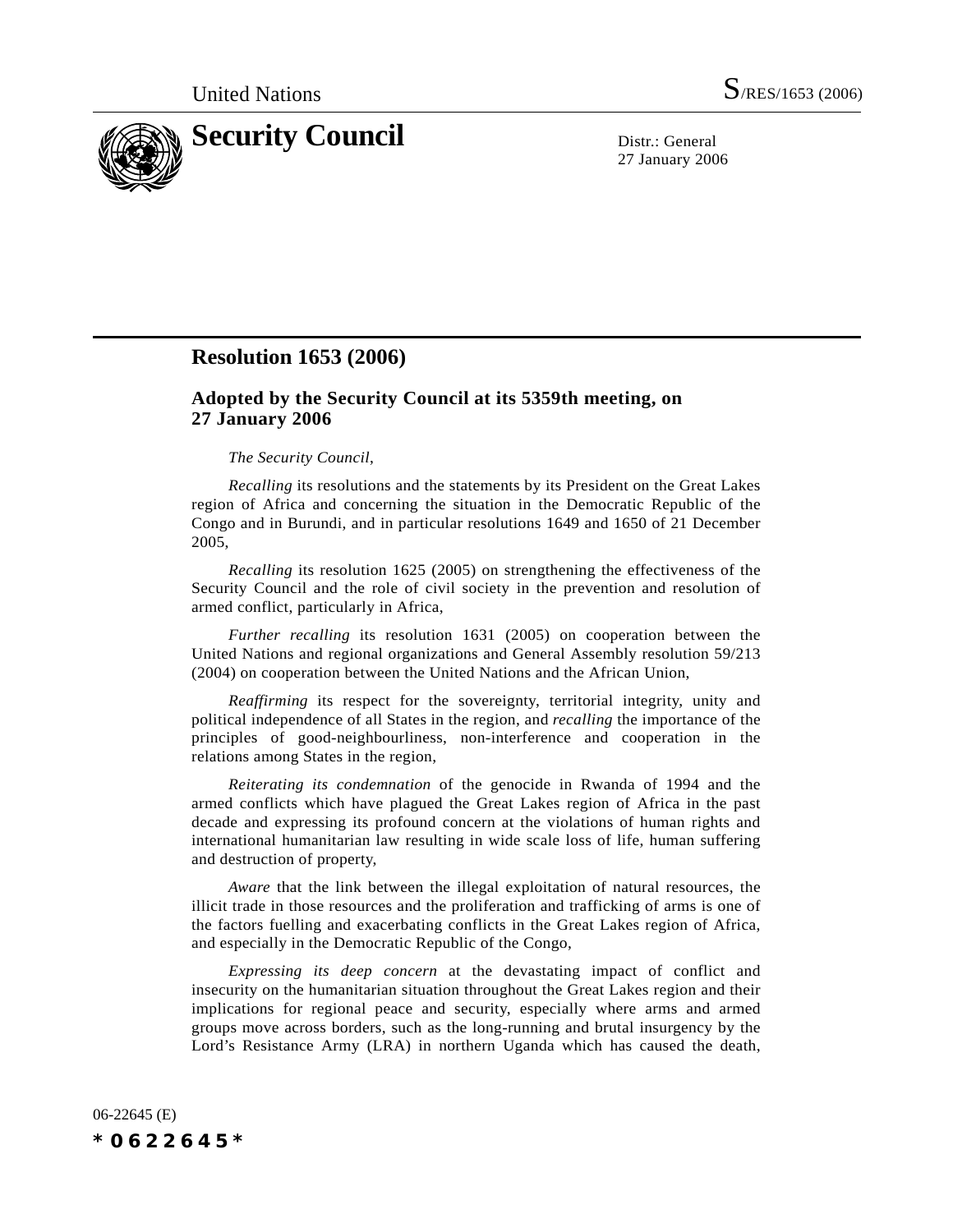abduction and displacement of thousands of innocent civilians in Uganda, the Sudan and the Democratic Republic of the Congo,

*Welcoming* the efforts undertaken by the Tripartite Plus Joint Commission comprising Burundi, the Democratic Republic of the Congo, Rwanda and Uganda as a significant contribution to heightened dialogue between the countries of the Great Lakes,

*Recalling* its previous resolutions that reaffirmed the importance of holding an international conference on peace, security and stability in the Great Lakes region and recognizing the continued ownership of the process by the countries of the region with the facilitation of the United Nations, the African Union, the Group of Friends and all others concerned,

*Taking note with satisfaction* of the holding of the First International Conference on Peace, Security, Democracy and Development in the Great Lakes Region, in Dar es Salaam, on 19 and 20 November 2004,

*Recognizing* the "Good Neighbourly Declaration" of September 2003 by the representatives of Burundi, the Democratic Republic of the Congo, Rwanda and Uganda and the Dar es Salaam Declaration of 2004 adopted by the first Summit of the International Conference on the Great Lakes Region,

*Recognizing* the significant achievements and progress in the peace processes in the Great Lakes region, the recent installation of a democratically elected government in Burundi and progress in the transition to democratic institutions in the Democratic Republic of the Congo,

*Expressing its gratitude* to the United Nations Organization Mission in the Democratic Republic of the Congo (MONUC) and to the United Nations Operation in Burundi (ONUB) for their significant contribution to peace in the region,

*Paying tribute* to the donor community for the assistance it is providing to the countries in the region, and encouraging it to maintain that assistance,

*Welcoming* General Assembly resolution 60/1 on the 2005 World Summit Outcome and in particular the commitment to address the special needs of Africa,

1. *Commend*s the positive role played by the Secretary-General, the African Union, the Group of Friends of the Great Lakes region and other stakeholders in organizing and participating in the First Summit of the International Conference on Peace, Security, Democracy and Development in the Great Lakes Region of Africa;

2. *Urges* the countries of the Great Lakes region to continue in their collective efforts to develop a subregional approach for promoting good relations, peaceful coexistence, peaceful resolution of disputes as envisaged in the Dar es Salaam Declaration and *encourages* them, in partnership with the Special Representative of the Secretary-General and other stakeholders, to finalize the preparations for the second Summit to be held in Nairobi, including a clear focus on peace and security issues, with a view to adopting a Security, Stability and Development Pact for the countries of the Great Lakes region;

3. *Calls* upon the countries of the region to agree on confidence-building measures based on effective and concrete actions;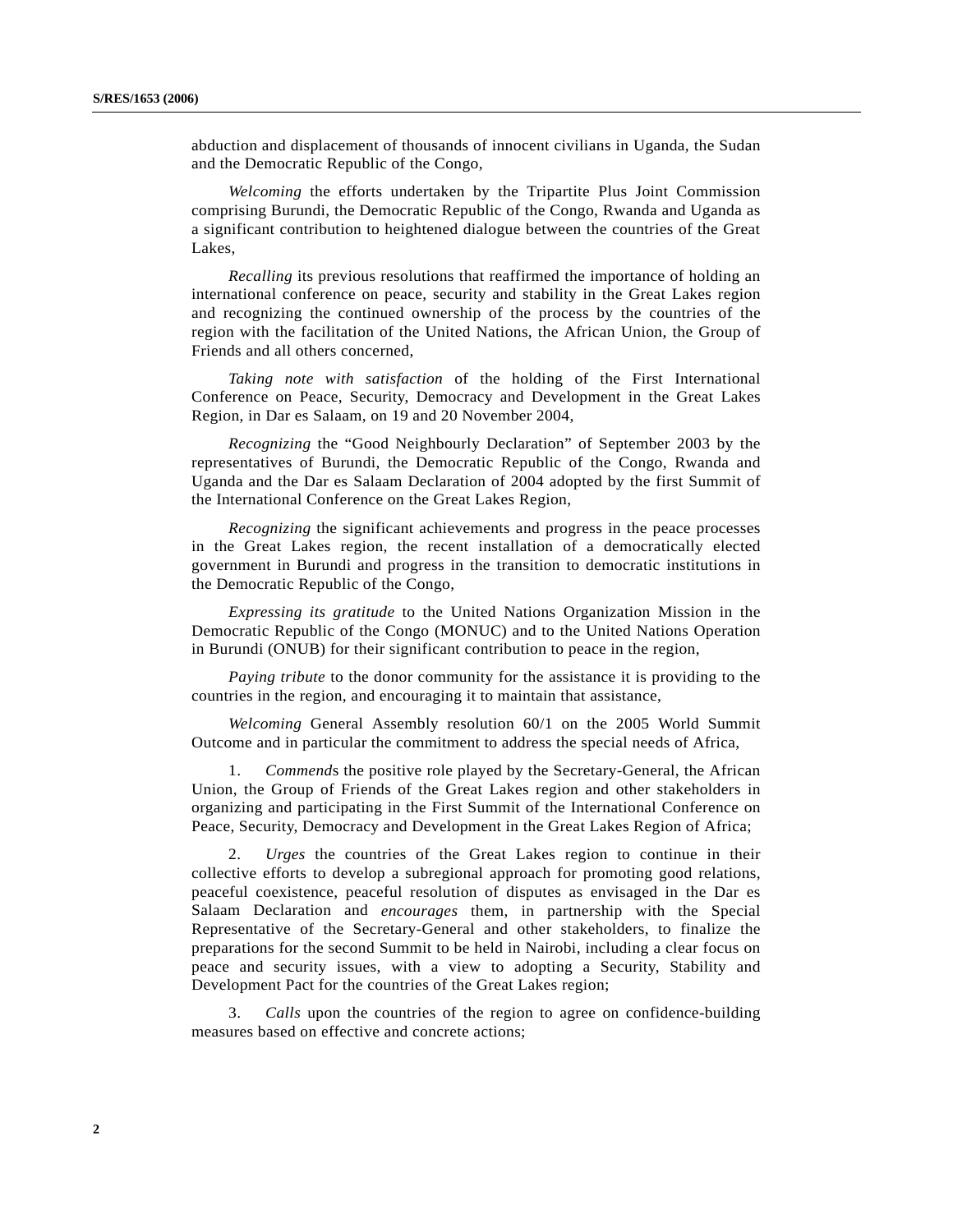4. *Encourages* and supports the countries of the Great Lakes region, individually and collectively, to strengthen and institutionalize respect for human rights and humanitarian law, including respect for women's rights and protection of children affected by armed conflict, good governance, rule of law, democratic practices as well as development cooperation;

5. *Encourages* the development of the prevailing goodwill and relations among the countries of the region which have positively influenced the successful transition in Burundi and the course of the ongoing democratic transition in the Democratic Republic of the Congo;

6. *Urges* all States concerned to take action to bring to justice perpetrators of grave violations of human rights and international humanitarian law and to take appropriate measures of international cooperation and judicial assistance in this regard;

7. *Expresses* its support for the efforts by States in the region to build independent and reliable national judicial institutions in order to put an end to impunity;

8. *Strongly condemns* the activities of militias and armed groups operating in the Great Lakes region such as the Forces Démocratiques de Libération du Rwanda (FDLR), the Palipehutu-Forces Nationales de Libération (FNL) and the Lord's Resistance Army (LRA) which continue to attack civilians and United Nations and humanitarian personnel and commit human rights abuses against local populations and threaten the stability of individual States and the region as a whole and *reiterates* its demand that all such armed groups lay down their arms and engage voluntarily and without any delay or preconditions in their disarmament and in their repatriation and resettlement;

9. *Stresses* the need for the States in the region, within their respective territories, to disarm, demobilize and cooperate in the repatriation or resettlement, as appropriate, of foreign armed groups and local militias, and *commends* in this regard the robust action of MONUC, acting in accordance with its mandate, in support of the Forces Armées de la République Démocratique du Congo (FARDC) in the eastern part of the Democratic Republic of the Congo;

10. *Underscores* that the governments in the region have a primary responsibility to protect their populations, including from attacks by militias and armed groups and stresses the importance of ensuring the full, safe and unhindered access of humanitarian workers to people in need in accordance with international law;

11. *Calls upon* all States in the region to deepen their cooperation with a view to putting an end to the activities of illegal armed groups, and *underlines* that these States must abide by their obligations under the Charter of the United Nations to refrain from the threat or use of force against the territorial integrity or political independence of their neighbours;

12. *Urges* the international community, non-governmental organizations and civil society to increase humanitarian assistance to civilians affected by displacements and violence from years of protracted conflicts in the Great Lakes region;